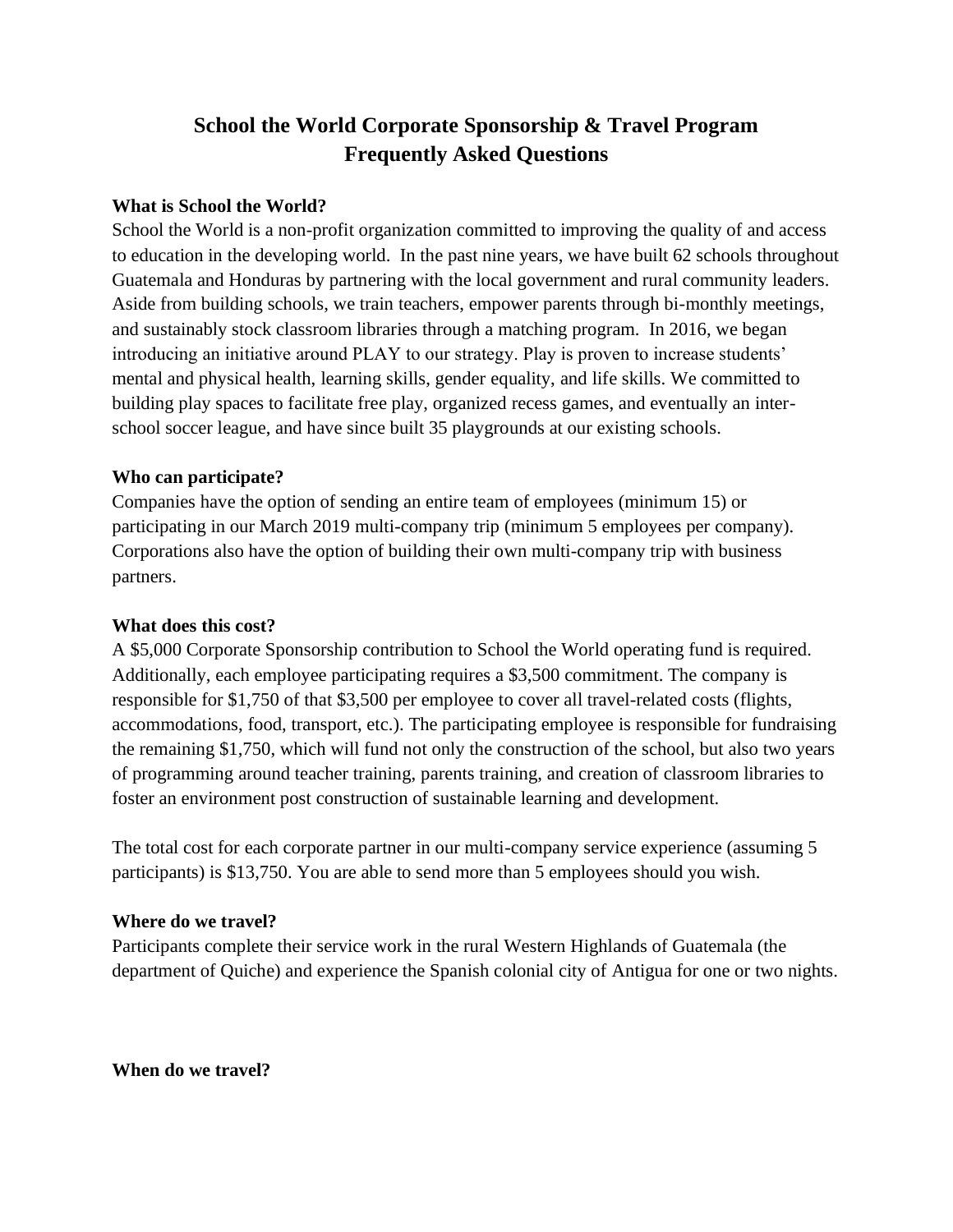The next corporate sponsorship & service program is schedule for March 3rd - March 9th of 2019.

## **What will participants do?**

Participating employees raise the funds to build a primary school building and/or a playground for students living in poverty. At the end of the week in the community, everyone (including the entire community and local Mayor) will participate in a Dedication Ceremony to celebrate this support for education. Among other things, participants can expect to mix & lay cement for flooring and sidewalks, install playground equipment, and paint. Participants will also have time within the classrooms to help teach lessons, as well as visit a home within the community to better understand daily life.

While raising funds in the months leading up to the trip, participants will meet with School the World staff to discuss fundraising ideas as well as learn about that community and lifestyle in Guatemala. Our staff will prepare all corporate participants for travel.

## **Is it safe?**

Safety is our top priority. We personally investigate and inspect medical facilities, housing, and food preparation. We evaluate each building project for any potential safety concerns. We use only known drivers and vehicles; we require certificates of insurance and maintenance. We carefully vet all of our communities and spend considerable time in them before beginning any build.

We purchase insurance for each participant to cover medical risks, emergency medical evacuation and cancellations due to illness, death, and similar situations.

We have been working in Guatemala since 2009, have a strong local team of 10, and have relationships with prominent business leaders and families in the country. We also work in two of the safest departments in Guatemala: Quiche and Totonicapán.

A safety marker used by other travel groups is the presence of the Peace Corps, who are highly active there. The Peace Corps has trained new classes for Guatemala and have no plans to leave the country in the foreseeable future. We monitor any change in this activity prior to and during all trips.

## **What are the requirements before the trip?**

Participating employees are required to fundraise the remaining \$1,750 of the total trip fee prior to departure. If participants have any medical or dietary restrictions, please reach out to a member of our staff in advance to let us know. Additionally, we require that you visit your